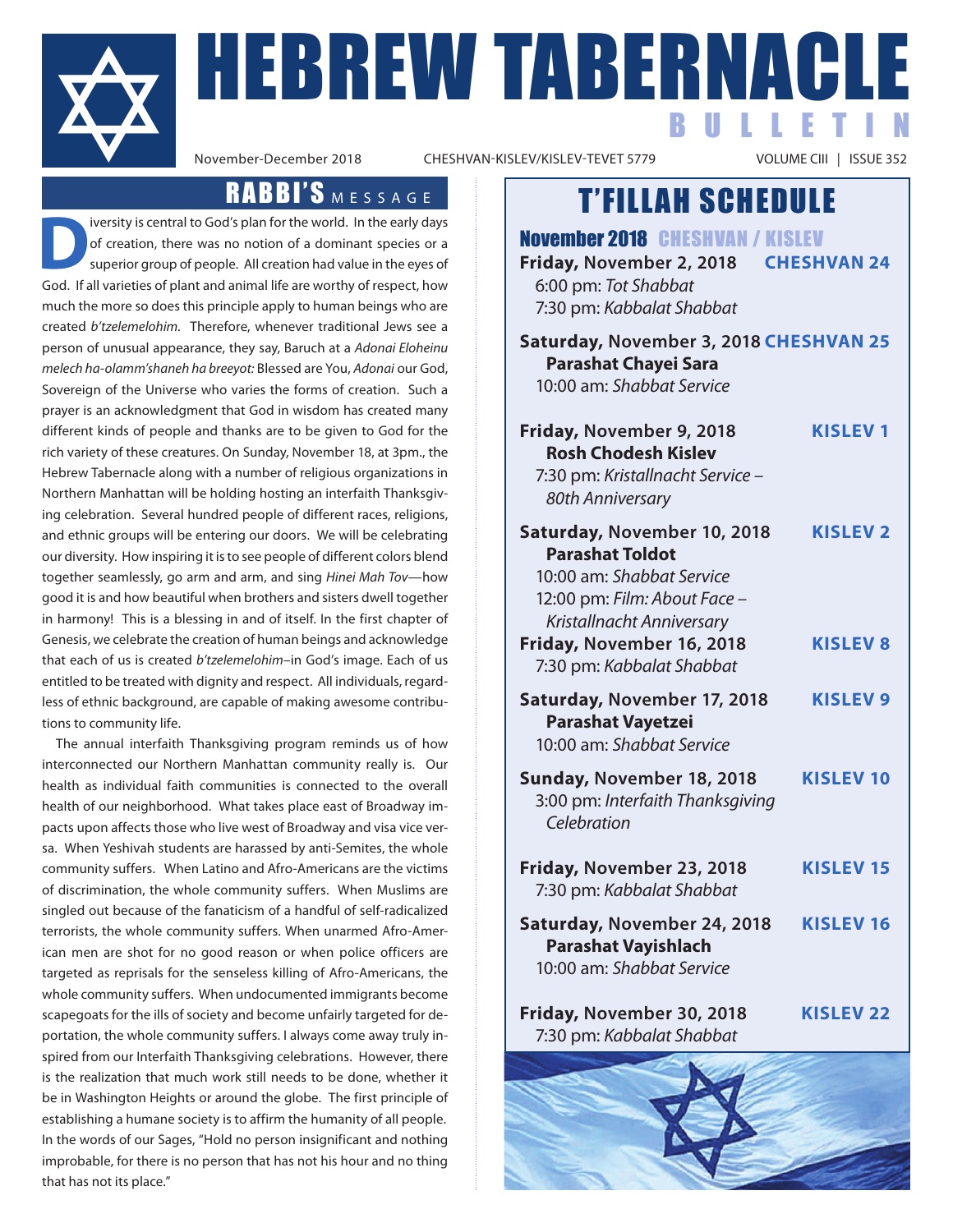

## HEBREW TABERNACLE **CONGREGATION**

*A Liberal Congregation & Progressive Community Center* 

| rebjeff2028@gmail.com                                              |  |  |
|--------------------------------------------------------------------|--|--|
|                                                                    |  |  |
|                                                                    |  |  |
|                                                                    |  |  |
|                                                                    |  |  |
| jslcsw@aol.com                                                     |  |  |
|                                                                    |  |  |
| dennykelk@gmail.com                                                |  |  |
|                                                                    |  |  |
| mkleinnyc@rcn .com                                                 |  |  |
|                                                                    |  |  |
| rselig@lycos.com                                                   |  |  |
|                                                                    |  |  |
| morent@att.net                                                     |  |  |
|                                                                    |  |  |
| sarasilver7@gmail.com                                              |  |  |
|                                                                    |  |  |
| desma.holcomb@gmail.com                                            |  |  |
|                                                                    |  |  |
|                                                                    |  |  |
| susan_gellert@yahoo.com                                            |  |  |
| Diana Douglas Sisterhood President                                 |  |  |
| dianaddouglas@hotmail.com                                          |  |  |
| Richard Ehrenreich, z"I Men's Club President                       |  |  |
| rehrenreichusa@nyc.rr.com                                          |  |  |
| Sheldon Koy  Administrative Director/Educator                      |  |  |
| skhspr@gmail.com                                                   |  |  |
|                                                                    |  |  |
| htoffice@nyc.rr.com                                                |  |  |
|                                                                    |  |  |
| htoffice@nyc.rr.com                                                |  |  |
|                                                                    |  |  |
| jentalansky@gmail.com                                              |  |  |
| Hebrew School Committee Sara Silver & Loren Christian              |  |  |
| Sarasilver7@qmail.com and lchristian@muzosa.com                    |  |  |
| Harriet Bailer, Diana Douglas & Regina Gradess GoldWing Curators   |  |  |
| EHBailer@aol.com;dianaddouglas@hotmail.com;<br>ReginaG99@gmail.com |  |  |

Web address: *www.hebrewtabernacle.org* Published bi-monthly by the

Hebrew Tabernacle of Washington Heights 551 Fort Washington Avenue New York, NY 10033-1908

**212-568-8304** htoffice@nyc.rr.com

a member of the union for Reform Judaism

## T'FILLAH SCHEDULE

### December 2018 KISLEV/TEVET 5778

| Saturday, December 1, 2018<br><b>Parashat Vayeshev</b><br>10:00 am: Shabbat Service                                                          | <b>KISLEV 23</b> |
|----------------------------------------------------------------------------------------------------------------------------------------------|------------------|
| Sunday, December 2, 2018<br><b>Chanukah Begins</b>                                                                                           | <b>KISLEV 24</b> |
| Friday, December 7, 2018<br><b>Chanukah: 6 Candles</b><br>6:30 pm: Tot Shabbat -<br>Family Service - Chanukah -<br><b>Buffet Dinner</b>      | <b>KISLEV 29</b> |
| Saturday, December 8, 2018<br><b>Chanukah: 7 Candles</b><br><b>Parashat Miketz</b><br><b>Rosh Chodesh Tevet</b><br>10:00 am: Shabbat Service | <b>KISLEV 30</b> |
| Friday, December 14, 2018<br>7:30 pm: Kabbalat Shabbat                                                                                       | <b>TEVET 6</b>   |
| Saturday, December 15, 2018<br><b>Parashat Vayigash</b><br>10:00 am: Shabbat Service                                                         | <b>TEVET 7</b>   |
| Friday, December 21, 2018<br>6:00 pm: Tot Shabbat<br>7:30 pm: Kabbalat Shabbat                                                               | <b>TEVET 13</b>  |
| Saturday, December 22, 2018<br><b>Parashat Vayechi</b><br>10:00 am: Shabbat Service                                                          | <b>TEVET 14</b>  |
| Friday, December 28, 2018<br>7:00 pm: Kabbalat Shabbat                                                                                       | <b>TEVET 20</b>  |
| Saturday, December 29, 2018<br><b>Parashat Shemot</b><br>10:00 am: Shabbat Service                                                           | <b>TEVET 21</b>  |

# Remember the Hebrew Tabernacle with a bequest.

Give a gift for generations to come and be remembered forever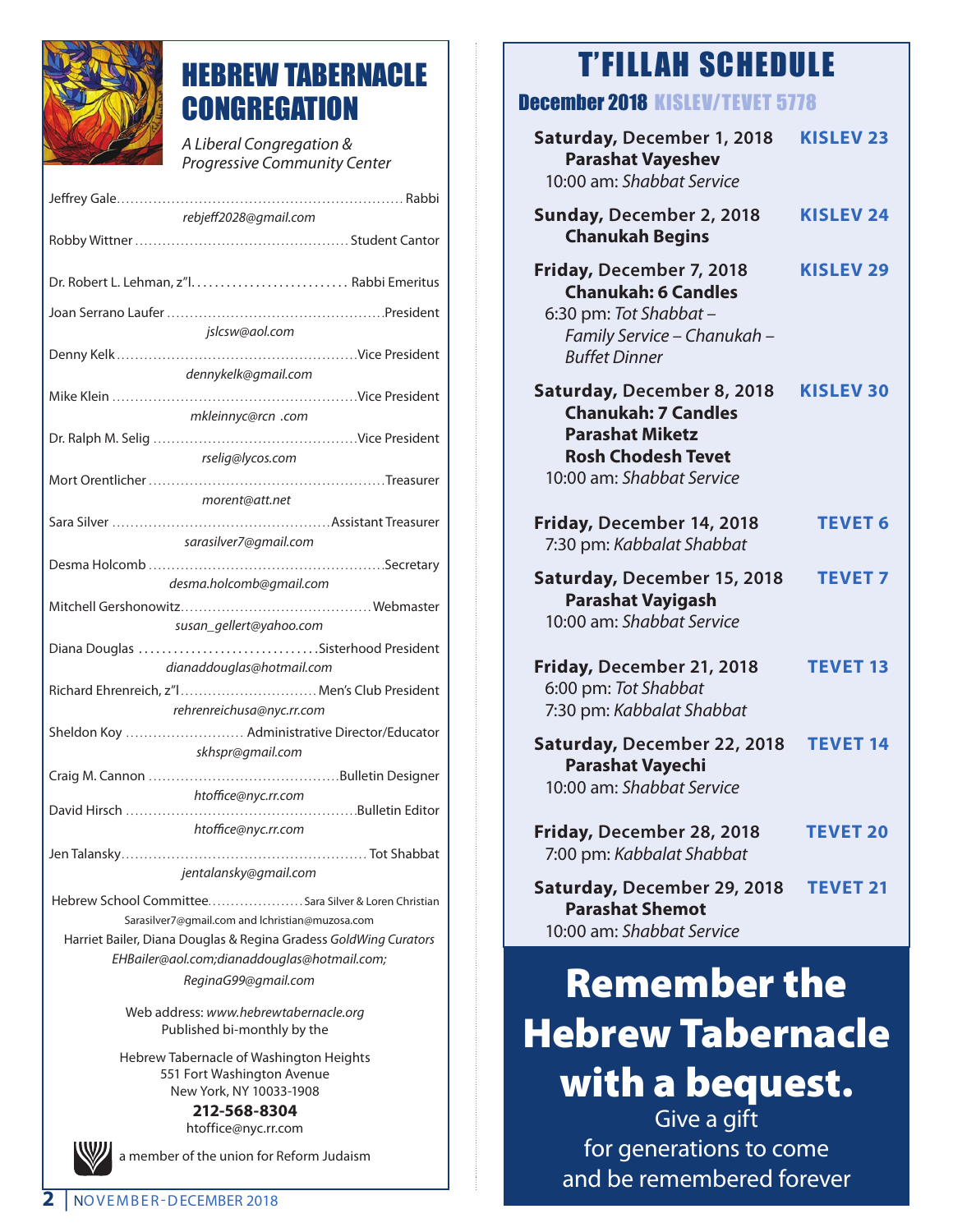# **Simchat Torah**<br>fter reading the very last and very first Torah portions and con-

After reading the very last and very first Torah portions and con-<br>secrating our students at the beginning of Hebrew School, we danced with our Torahs, to member Mike Santoro's klezmer band. This year, the musicians included two women playing on Broadway, including in Fiddler on the Roof. Our Torahs were also feted by the energetic members of the Beis Community on Ft. Washington and by a few members of FTJC who took a break from their service to come up.

 Many of our Hebrew School families celebrated our community's love of Jewish learning that night, which marked the opening of our new school year. We finally presented our principal Shelly Koy with two Hawaiian silk shirts to thank him for his warmth, dedication, wisdom and *menschlichkeit* during the past school year.



*Hilary Zatz & family with Torah outside of HT.*



*Jen Talansky & kids dancing with Torah on the street.*



*Mike Santoro's klezmer band kept the party going.*



# Recollections from Rummage Sales Past

*By Rose Ellen Neidish*

**S**everal years ago, I was boxing up the extra books that had not sold during our two day sale. As I picked one up I noticed that it felt as though there was something left between two of the pages. I opened the book and to my surprise found a small, waxed envelope with what looked like an old flower corsage, with decorated straight pin still attached. There was a note next to the flower saying "prom".

 I was so thrilled to encounter the find, but also saddened that someone donated a book leaving behind such a treasured memory. The title of the book held no clue, but amazingly enough the owner of the book's name was written on the inside cover. Imagine my surprise when I saw the name Marga Marx, our very own member and President of the Sisterhood, no less.

 I got in touch with Marga and she was overjoyed that I had found her keepsake. In fact, she hadn't even remembered that her corsage was kept there after all these years. She was so appreciative of having her memento returned, flooding her with many long forgotten memories of her youth.



Our grand Social Hall holds 375 and is equipped with curtained stage, projection screen, sound system, banquet tables, and piano.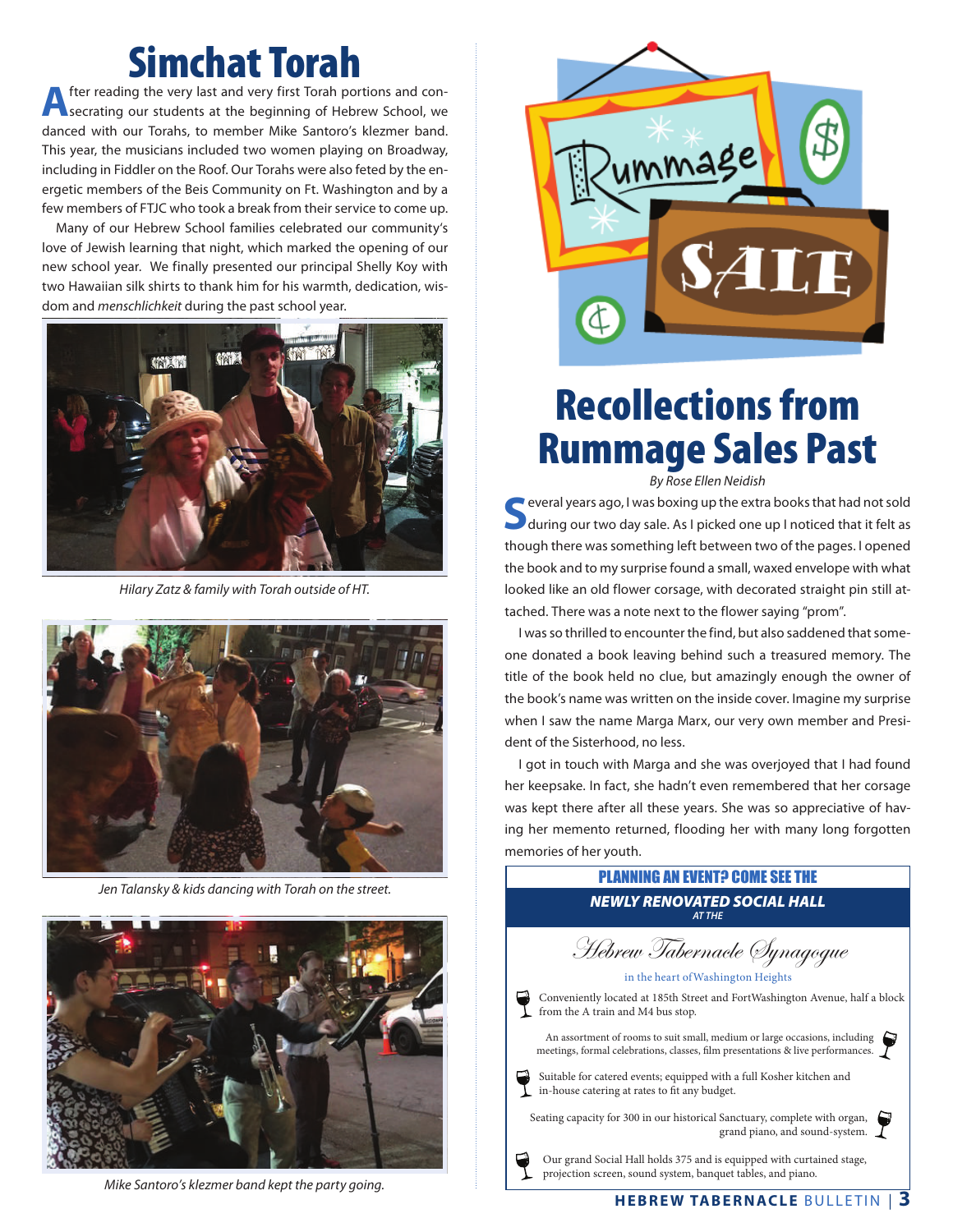# **THANK YOU**

#### **WE GRATEFULLY ACKNOWLEDGE THESE RECENT CONTRIBUTIONS:**

#### **7/21/18 – 10/19/18**

#### **AIR CONDITIONING RENOVATION FUND**

*received a donation from…*

#### **CLERGY ASSIST FUND**

*received a donation from…*

#### **GENERAL FUND – MISC.**

*received a donation from…* Bernard R. Crystal General Fund Donation Jack Greene General Fund Donation Linda C. Hirsch & Frank Moshman General Fund Donation The Benevity Community Impact Fund Donation to Temple Various **Various** Various **Donations** of Seltzer

#### **GENERAL FUND**

*received a donation from…*

Harriet Bailer **Donation covering Air Conditioning Renovation Donation covering Air Conditioning Renovation**  Larry Cytryn & Eileen Scigliano Donation covering Air Conditioning Renovation Bernard R. Crystal **Donation Covering Air Conditioning Renovation** Covering Air Conditioning Renovation Michael & Melanie Klein Donation covering Air Conditioning Renovation

 $A 2/2$ 

Hebrew Tabernacle Sisterhood **Assists to cover clergy payroll costs - September 2018** Hebrew Tabernacle Sisterhood **Assists to cover clergy payroll costs - October 2018** Lois Naftulin & Edward Lehner **In honor of Rabbi Gale's birthday** 

### Bernard R. Crystal Permanently enter the name of Normita L. Crystal into the Book of Life Jane Schwenger **Permanently enter the name of Gerson Goodman into the Book of Life** Renee Toueg **Permanently enter the name of Dr. Elie Toueg into the Book of Life** Toueg into the Book of Life Debra & Thomas Canning Permanently add the name of Helene D. Klein to the annual Yahrzeit list David Townsend Permanently add the name of Janis Townsend to the annual Yahrzeit list Lauren Fellows & Ian Earle **In the Institute In honor of Will and Jenny Prahl's wedding**  Charles & Lilli Friedman In honor of and appreciation to Rita Hamburgh Nadine Joseph In honor of Mark Hamburgh, in memory of those killed on Kristallnacht Gary Thalheimer **Donation for the honor of Rosh Hashanah Aliyah** Donation for the honor of Rosh Hashanah Aliyah

 Laura Altschuler In memory of the Yahrzeit of William Altschuler Bella Y. Bankoff **In memory of the Yahrzeit of William Bankoff**  Jeff & Marjorie Bauml In memory of the Yahrzeit of Elsa Bauml Jeff & Marjorie Bauml In memory of the Yahrzeit of Anton Bauml Bernard R. Crystal **In memory of the Yahrzeit of Sylvia Crystal** Leslie Deman **In memory of the Yahrzeits of Paula and Richard Deman**  Fred Fields In memory of the Yahrzeit of Martha Dingfelder Max Frankel In memory of the Yahrzeit of Jacob Frankel John & Laurie Frolich In memory of the Yahrzeit of Harry Frolich Barry & Irene Gilbert **In memory of the Yahrzeit of Ella Maier** In memory of the Yahrzeit of Ella Maier Edith Strauss Goldsmith In memory of the Yahrzeit of Kurt Strauss Goldsmith Barbara Gonzo In memory of the Yahrzeit of Sarah Dlugatch Ellen Gross **In memory of the Yahrzeit of Walter Gross** Mark & Rita Hamburgh **In memory of the Yahrzeit of Arthur Berg** In memory of the Yahrzeit of Arthur Berg Ingrid Hirsch In memory of the Yahrzeits of Gertrude & Martin Hirsch Rolf Hoexter **In memory of the Yahrzeit of Frederic Hoexter** In memory of the Yahrzeit of Frederic Hoexter Michael & Ellen Hoffman **In memory of the Yahrzeit of Gerda Ruwalski** Donald J. Isler **In Margot Hochberger** In memory of Margot Hochberger Donald J. Isler In memory of the Yahrzeit of Berta Kuba Henry Kirchheimer **In memory of the Yahrzeits of Louis & Lee Kirchheimer** In memory of the Yahrzeits of Louis & Lee Kirchheimer Michael & Melanie Klein **In memory of the Yahrzeit of Phyllis Taylor**  Carolyn Lee Kohlman In memory of the Yahrzeit of Ilse Kohlman Michael Paul & Marcia Korotkin **In memory of the Yahrzeit of Albert L. Sussman** Ellen Kracko In memory of the Yahrzeit of Else Redelmeier *Continued on page 5*

**4** | NOVEMBER-DECEMBER 2018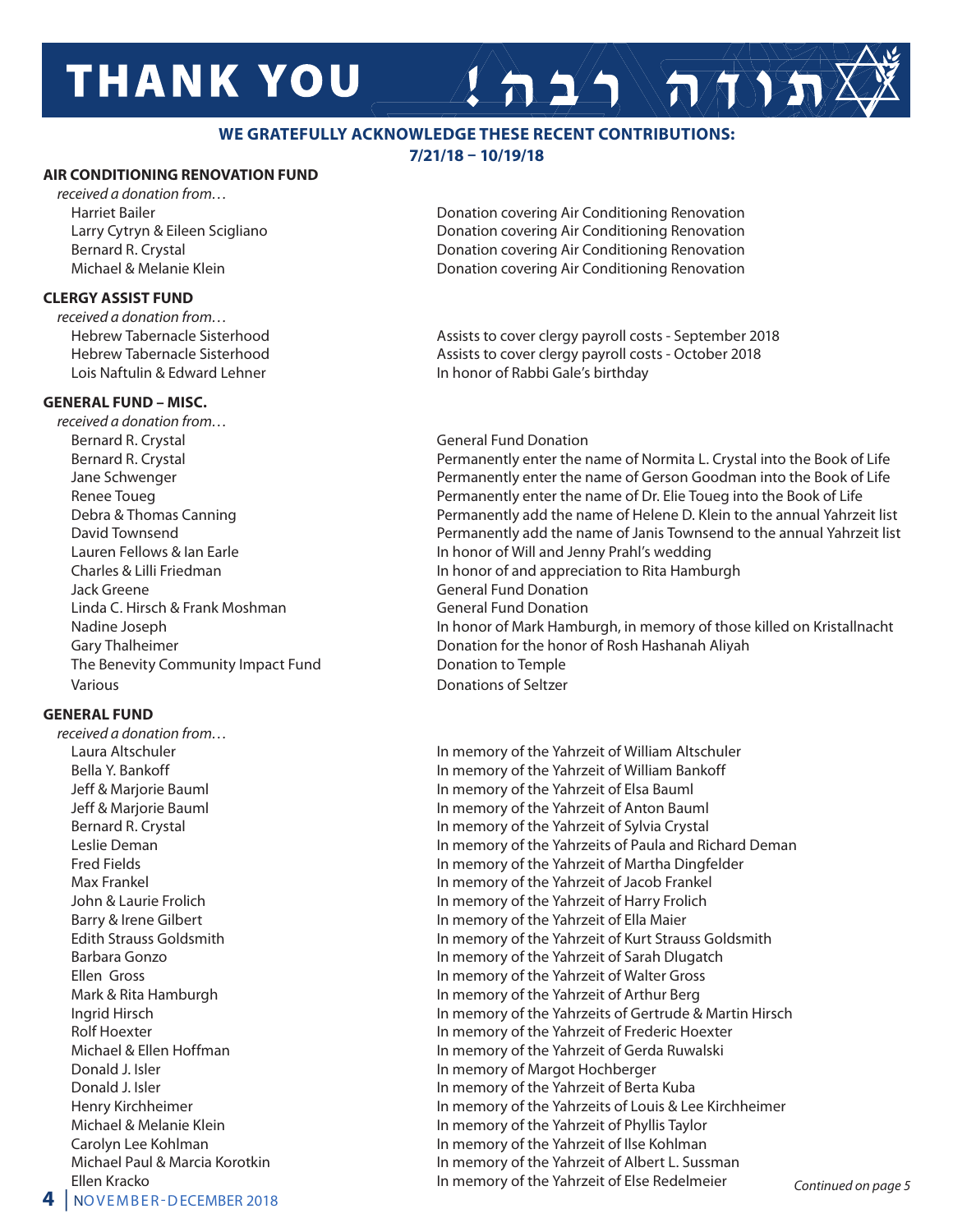# **THANK YOU**

#### **DONATIONS**

*Continued from page 4*

#### **HEBREW SCHOOL SCHOLARSHIP FUND**

*received a donation from…* Eric & Debbie Meyer **HS Scholarship Fund** 

#### **HIGH HOLIDAY FUND**

*received a donation from…* Laura Altschuler National Communication and Kol Nidre Donation Bella Y. Bankoff **Kollandia Books and Science Conventions** Kol Nidre / Yiskor Donations Jeff & Marjorie Bauml **Kol Nidre / Yiskor Donations** Gunther & Ruth Bechhofer The Construction Construction Niskor Donation Andrew Bloch Kol Nidre / Yiskor Donations Bernard R. Crystal **Kol Nidre / Yiskor Donations** Kol Nidre / Yiskor Donations Larry Cytryn & Eileen Scigliano Kol Nidre Donation Diana Douglas **Kol Nidre Donation** Nina Edwards **Yiskor Donation**  Arthur Eisner Kol Nidre / Yiskor Donations Mitchell Gershonowitz & Susan Gellert Kol Nidre Donation Edith Strauss Goldsmith **Edition** Kol Nidre Donation Mark & Rita Hamburgh **Kol Nidre / Yiskor Donations** Kol Nidre / Yiskor Donations Sharon Lehman Kol Nidre Donation Eve Leopold & Marvin Reinheimer Kol Nidre Donation Eric Rosenthal & Debbie Meyer New Yom Kippur Appeal Gary Thalheimer **Kol Nidre / Yiskor Donations** Renee Toueg **Kolley Accord Contract Contract Contract Contract Contract Contract Contract Contract Contract Contract Contract Contract Contract Contract Contract Contract Contract Contract Contract Contract Contract Contra** Robinanne Turiel & Todd Rubinstein Kol Nidre / Yiskor Donations Susan Weiner National Communication Communication Network Kol Nidre Donation Robert & Hilary Zatz **Kol Nidre & Yiskor Donation** 

#### **MUSIC FUND**

Sharon Lehman **In memory of the Yahrzeit of Toni and Michael Lehman**  Marga Marx In memory of the Yahrzeit of Paula Marx Helen Neuhaus In memory of the Yahrzeit of Rose Leslie Florence Neumann In memory of the Yahrzeit of Leonora "Libby" Edberg Hannelore Noe In memory of the Yahrzeit of Martha Militzer Harry Reis In memory of the Yahrzeit of Gustav Reis Rita Rosenthal In memory of the Yahrzeit of Peter Rosenthal Rita Rosenthal In memory of the Yahrzeit of Walter Rosenthal. Werner & Audrie Rothschild **In memory of the Yahrzeit of Dr. Siegmund Rothschild**  Harve Schuster In memory of the Yahrzeit of Gerda Schuster Gary Lacob & Miriam Stix In memory of the Yahrzeit of Gunilla Martenson Moore Larry & Janice Stolzenberg **In Markow Common Control** In memory of the Yahrzeit of Ruth Jost Ursula Strauss In memory of the Yahrzeits of Paul Kohlmann and Paul Strauss Hermann Teifer & Georgette Gestely **In memory of the Yahrzeit of Imre Gestely** Gary Thalheimer **In memory of the Yahrzeit of Auguste Thalheimer** In memory of the Yahrzeit of Auguste Thalheimer Kurt & Anita Vooss In memory of the Yahrzeit of Clementine Vooss Dr. Ruth Westheimer In memory of the Yahrzeit of Artur Westheimer Dr. Ruth Westheimer **In memory of the Yahrzeit of Lothar Zander** In memory of the Yahrzeit of Lothar Zander Gwynne H. Wohlgemuth **In memory of the Yahrzeit of Arnold A. Secunda** Eva Zirkl In memory of the Yahrzeit of Katie Heilbronn

 $\sum_{i=1}^{n}$ 

Rita Rosenthal **HS Scholarship Fund - In honor of Shofar Choir Andie Authers**, Eleanor Levin, Alec Farber, Julia Klein – led by Miriam Frank Stacy Silver **HS** Scholarship Fund

Mrs. Anita Stern Yiskor Donation in memory of Lt. Col. Walter Stern Wiskor Donation in memory of Lt. Col. Walter Stern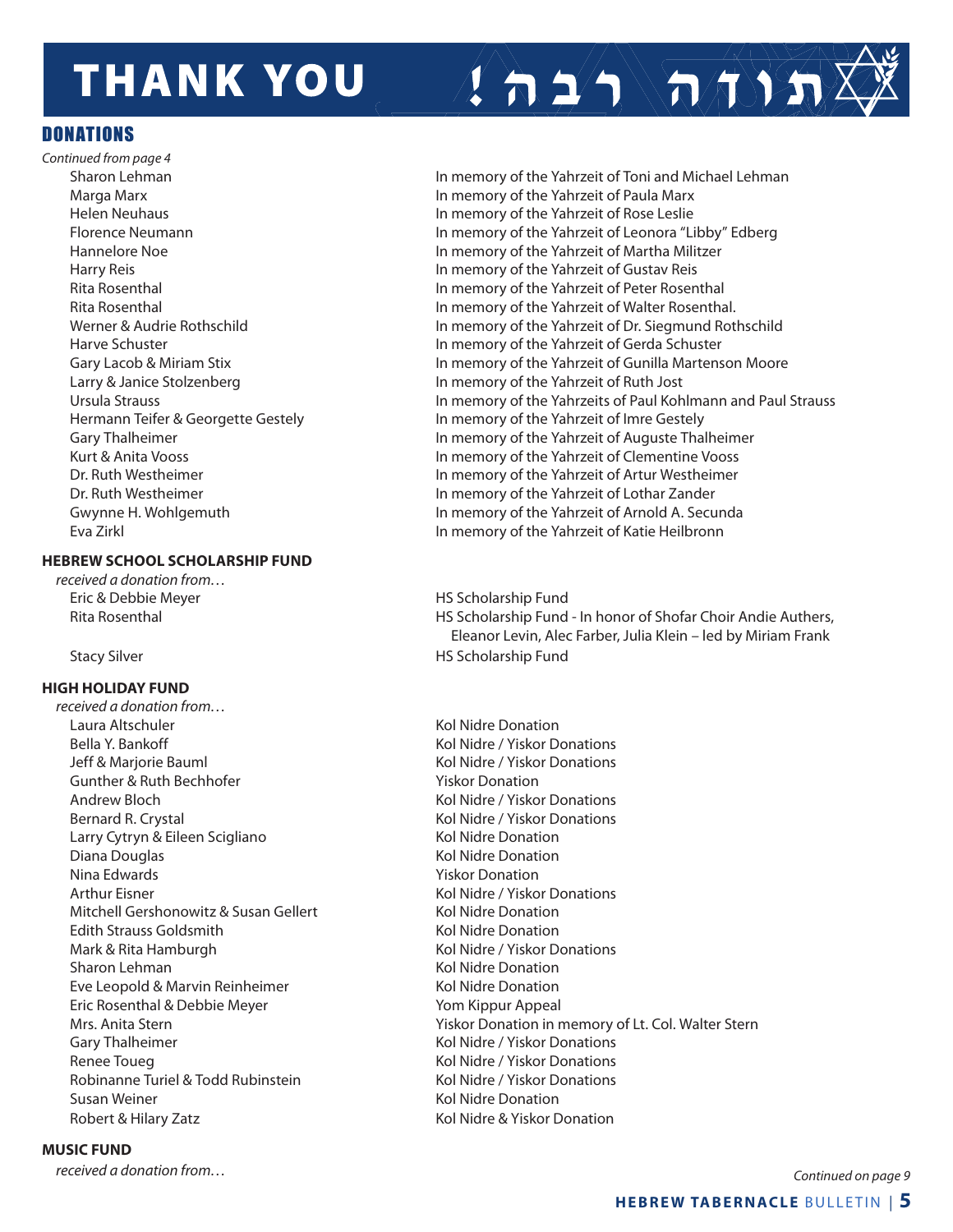**The Hebrew Tabernacle's Armin and Estelle Gold Wing Gallery**  *November/December 2018 Exhibit MADE IN AMERICA* 



*Quilt: New York City Values 39" x 33"*



**Diane Rode Schneck: Artist's Statement:** 

I have been sewing since my grandmother taught me to embroider at age 6. My mother taught me to love handwork and crafts. My father, a noted Cleveland architect, taught me to love color, line and pattern. Quilting is my way of combining my heritage, my interests and my reactions to the world.

 Patriotic colors and themes are a particular favorite of mine, and recently I've found myself returning to the flag as a way to comment on current affairs.

 Patchwork quilting has roots in Egypt, China and medieval Europe. Now it is also considered as one of the truly original American art forms. Quilts are frequently used as a metaphor for America, with our country's incredible variety of traditions and immigrant cultures, all blending together into one big, harmonious whole.

### **Please join us for the Artist's Opening Reception Monday, November 12th from 6 – 7:30 pm**

 **Hebrew Tabernacle: 551 Fort Washington Avenue at 185 St NY, NY 10033 Directions: "A" train to 181 St. walk to 184 St. exit, take elevator up to Ft. Washington Ave., cross street. Bus: M4 or M98 HebrewTabernacle.org 212-568-8304 Free admission – M, W, F 9:30 am - 4:45 pm Some evenings by appointment. Wheelchair accessible.** 

**Hebrew Tabernacle Exhibit open through Friday, December 28th**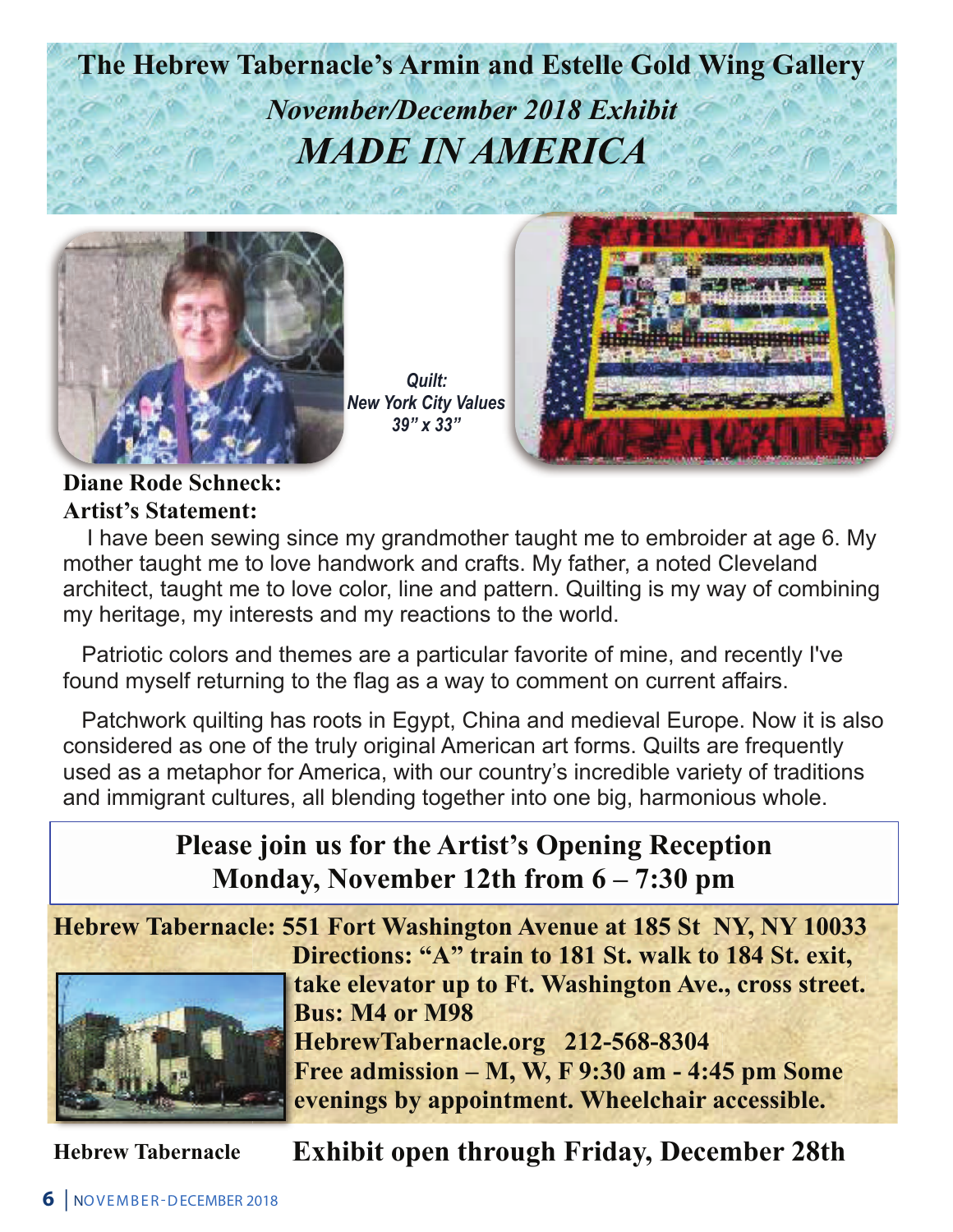#### **IN MEMORIAM**

In grateful memory of the departed whose names are taken from the records of Hebrew tabernacle and Beth am and which appear on a separate weekly Yahrzeit list. It is our minhag to read Yahrzeit names at the Shabbat services following the date. **If you would like a name read, please call the office in the preceding week**.

#### **YAHRZEIT LIST November 4 - 10, 2018**

Walter Allman Hermann Altmann Emanuel Arnstein Isaac Bauland Ilse Bergman Siegfried Bernheim Herman Bloch Isidor Bloch Berta Choron Boris Choron Jane Collin Yettchen Collin Harry Danzig Jane Danzig Sylvia Dlugatch Moses Edberg Rosalie Englaender Viola Eschelbacher Regina Frankenberg Lily Freedman Fred Furnberg Felix Galimir Julius Goldschmidt Helene Goldstein Ida Gordon Rudolf Grunewald Resi Hamburger Lillie Henoch Max Henoch Erich Herz Karoline Herz Samuel Herz Martin Herzfeld Sarah Herzfeld Siegbert Herzfeld David Heumann Bertha Hirschowitz Debra Hoberman Louis Hopp Miriam Isaac Ernest Jakobsberg Max Kern Ethel Kohon Rose Kuehnrich Ida S. Kuerer Hermann Levite

Lore Lewy Rene Loeb Bertel Lowenstein Dr. Fred Marx Felix Marx Walter M. Meyers Emma Michel Karl Muetz Cecelia Nadler Josef Nesselroth Gerhard Ollendorff Markus Oppenheim Paul Pergamenter Sarah Pergamenter Rudolph R. Pfeffer Laura Pollack Yitzhak Rabin Lucie Riess Joel Robinson Harriet Rothschild Hans Walter Sittenmann Arthur Sommer Lillian Sontheimer Jakob Spaeth Ilse Stadthagen Ida Stern Julius Stiefel David Turiel Paul Ullman Henriette Waller Kurt Wallner Abraham Ward Fanny Weber Bernard F. Wickert Mark Wolff

#### **November 11 – 17**

Fred Beer Nathan Bendheim Otto Bissinger Richard Deman Fred Ebel Allen J. Elias Herbert Elias Ricarda Clemente Elvirez Max Erman Gertrude Fleischman Edgar Friedberg

 Florence Friedland Pepi Gartner David Goldfarb Leah Haines Helen W. Hart Hans Hermann Marta Herz Erna B. Herzfelder Miriam Hess Felice Kalfus Abraham Kestenbaum Henrietta Konig Hedi Levenback Ida Levy Lucy Loscocco Ruth R. Maier Hugo Meininger Hede Meyerstein Eugene M. Moses Corinne H. Neuburger Aaron Oppenheim Hedy Oppenheimer Max Oppenheimer Jack Rubinstein Lottie Sapadin Theresa Schaye Katherina Schnurmacher Sol Seelig Gertrude Singer Ernest W. Stein Lucie Wiesengrund Gunther Will Thekla Wolff

#### **November 18 – 24**

 Abraham Arndt Julie Bachenheimer Jeannette Berger Frieda Berney Irving Doniger Lotte Einstein Joseph Elias Dr. Walter C. Fleck Ada Forscher Lotte Frolich Sidney Glickman Kurt Goetz Betty Gold Nettie Hausman Margot H. Heilbut Pvt. Samuel J. Heller Sidi Herzberg Siegfried Jonas Eric Kaufman

Adolph Koestler Pauline Koy Henry H. Kramer Ilona Lehman Rose Maas Dr. Ernest Marso Herbert Marx Adolph Mastbaum Sussana Meyer Hansi Morbach Dr. George S. Naftulin Emmy Nathanson Hannah Neuhaus Leiser Neuman Harold Neumann Frederika Ober Sophie Phillips Jacob Rosenberg Lina Rubel Carl Ruwalski Dorothy Schwartz Thekla Strauss Margot Tannenwald Sarah Tanz Henrietta Vogel Max Wallenstein Lilly Weil Beatrice Weinberg Elsa Weinberg Hermann Wellisch Blanche Wurzinger

#### **November 25 – December 1**

Helene Adler Bertha C. Austern Sophie Berger Ernest Bergman Walter Biermann Ruth Bloch Joseph A. Blum Ludwig Brandt Annie Charig Moses Dittmann Norman Eisner Morton Eligator Susanne Erman Anna Fein Rae Fiber Morris W. Flaster Ilse Flehinger Max Fried Ida Friedland Rose Glantz Continued on page 8

**HEBREW TABERNACLE** BULLETIN | **7**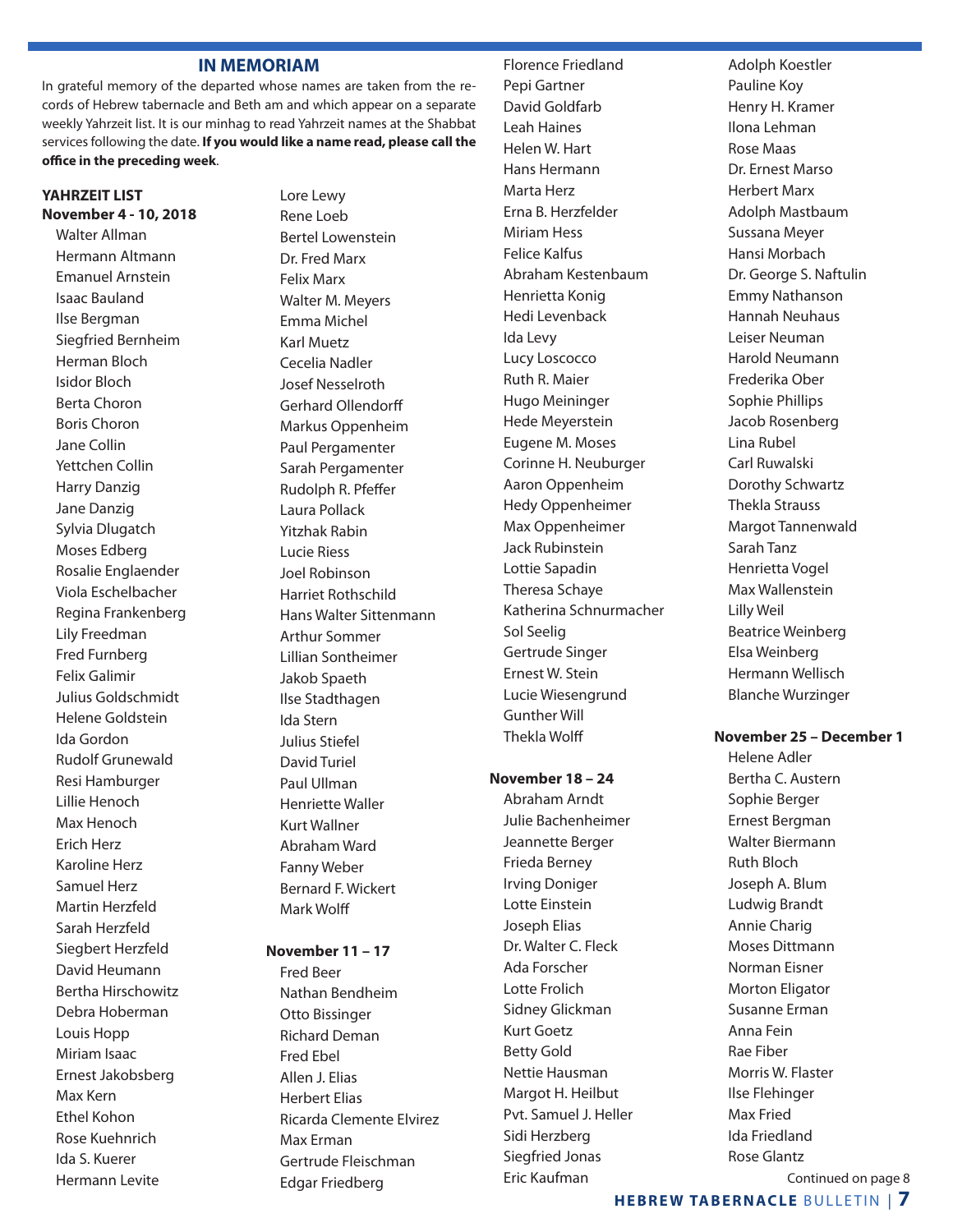#### **YAHRZEIT LIST**

*Continued from page 7* Gerry Goldberg Curt S. Goldsmith Isidor Guggenheim Grete Habermann Manfred Hahn Justin Hanau Amalia Hirschfeld Jindrich Hoffman Samuel Kestenbaum Rochel Greenberg Kleiner Marie Klopfer Julie Koerpel Martha Kohlmann Jamie Kohn Max Lexandrowitsch Fred Luft Charles Meyer Betty Myerson Rose Nadelman Frances Pulsifer George Rawle Martha Reiter Gershon Remiz Fannie Rind Rose Rosenfeld Lisel Rosenthal Susan Berger Schack Ernest Schmidt Willy Schwab Ilse Seelig Hanna Stern Jacob Stern Phyllis Stream Mollie Stutz Richard Weis Max Westheimer Jacob Wielar Markus Wollner

#### **December 2 – 8**

 Joseph Adler Irving Axelrad Ruth Baer Werner Bauer Sofie Baumgart Bertha Bertheim Emmy Blankenstein Moritz Blumenthal Ann Callman Gus Einstein Erich S. Federmann Meloni Frank

#### Walter Frank Julius Gold Irving Goldman Abraham Heilbronn Bruno Herz Ella Jacobs Paul S. Jonas Emma Katz Adolf Lachmann Walter F. Lebrecht Alfred Levy Samuel Levy Sarah Lewis Henry Lipkin Bernard S. Lowenthal Emil Mandel Hugo Meier Jenny Meier Ernest Michel Dr. Solomon Perlroth Honora Reiss Samuel Rind Jeanne Rubinstein Benjamin L. Saloshin Hugo Sander Irma Scharf Ingeborg Schorsch Bertha Schwab Samuel Sollender Harry Solow Ann Sonnenfeld Louis Strauss Abram A. Weigert Herman Weiler Minnie Wolff

#### **December 9 – 15**

Hedwig Wollner

 Bella Adelman Lea Allweil Emma Arndt Lina Arndt Mimi Bachrach Alfred Besser Joan Brennan Ilse Brodman Amelia Cohen Henry L. Cohen Ronald Cronin Maxim Decoin Erna Englander Oscar Englander Fanny English Ira Eulau

 Aaron Friedland Lea Goettinger Martin Goldman Ruth Heinecke Friedel Heynemann Joseph Kavaler Rita Eulau Kern Esther Klein Hedy Klinger Grete Lehmann Max Levine Nanni Loeb Paula Marx Fred Meyer Ottilie Meyer Rosa Michel Valerie Muetz Erna Nussbaum Moses Ottenheimer Dr. Maurice Rashbaum Mamie Rosenfeld Oscar Rosenthal Philip Sandler Selma Sarner Tillie Schwartz Julius Seligsberg Ilse Selowsky Max Smerka Rudy Steinhardt Dr. Alfred Strauss Dr. Justin Strauss Fay Sturman Julius Ullmann Henry Wallach Aaron Weigert Morris Weigert Dr. Walter Weil Jakob Weinheim Frieda Winter Dennis H. Wolf

#### **December 16 – 22**

 Muriel Baar Lottie Bachenheimer Herman Benjamin Lucie Bergmann Walter Blankfort Sophia Block Esther Blum Franziska Boas Bessie Braunstein Isidore Brown Ellen Clipper Rita Cohn

Normie Crystal Nathan Eckstein Herman Engel Hilde Englander Marx Finstone Thekla Frank Anne M. Greenbaum Emma Gutmann William Haberman Frida Hecht Julius Heilbronn Theresa Heiman Jacob Isaacs Adolf Israel Arthur Jacoby Leopold Jourdan Rose Lauer Emilie Lowenstein Lee Luft Bertha Orchard Metzner Fanny Neumann Rodolfo Neustadt Armin Oppe Dakota Pite Rabbi Jacob Polish Gerde Pollack Charles Rosenfeld Siegfried Rosenthal Otto Rubel Jean Rubinsky Elmer Sapadin Kurt Schickler Bella Schnitzler Herbert Schwartz Tillie L. Schwartz Lillie Sink Leo Steindler Bertha Weikersheimer Rosel Wodowski Henry Wolf Regina Wolf

#### **December 23 – 29**

Ruth Baer Ruth Batt Margot Baumgart Gisela Beer Herta Bloch Dr. Maria Blume Julius Bock Peter Brandt Margaret Breitbarth Michael Breshaw Continued on page 9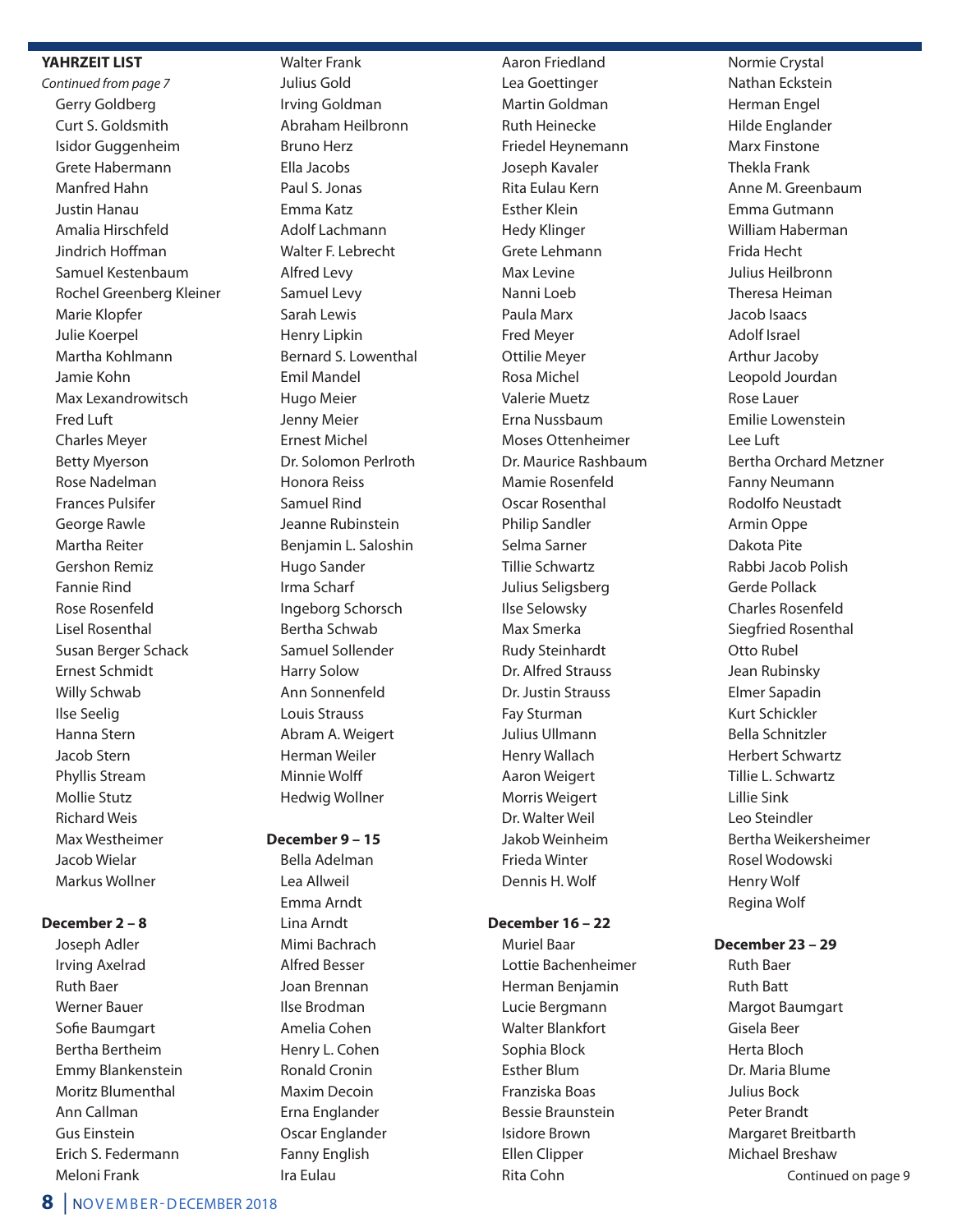#### **YAHRZEIT LIST**

*Continued from page 8* Sarah Dessauer Kurt Elias Mildred Engel Charles Eppstein Victor Feibelman Julius Feist Herta Fleck Simon Fleishman Rose Forscher Hilda Fuld Bianca Geist Hedy Ginzburg Walter Goldstrom Gerson Wm. Goodman, Sr. Simon M. Greene Sydelle Greenhut Martin Haas Sidney Hausman Bruno Heart Paul Heinecke Sophie Israel Doris Karp Berti Katz Ludwig Katz Alice Kingsley Siddy Krisch Mascha Kupfer Paula Laubheim Bertha Laufer Martha Levy

 Dr. Richard Lewin Bernard Lewis Leon Loeb Max Marx Alfred Mortge Anna Neubrunn Otto Nothmann Henry Oestreicher Dr. Ulrich Ollendorff Frieda Oppenheimer Mina Oppenheimer Elsa Poortje Edward Preis Jacob S. Rosen Ascher Rosenbluth Jeanette Elfriede Rosenwald Carrie Samuels Barbara Scholler Rose Schulman William Seideman Julius Silberstein Werner Simon Morris Sokolowski Gerald Solomon Shari Solow Alex Sonnenfeld Erna Strauss Florence Tanenzaph Martin Thalheimer Carrie Weil Max H. Weinberg Herta Wollner

#### December 30 – January 5, 2019

 Bessie Adler Margarete Adler Nathan Thomas Austern Warner Baer Hertha Baumblatt Sally Baumblatt Ruth Bekker Carl Berney Gertrude Bloch Fred Bodenheimer Lucy P. Cahn Rochelle Cantor Sofie Cohen Caesar Cohn Ernst Damitt Jacob Dessauer Nora Frajer Leonard Friedland Emanuel Glantz Grigori Glaz Samuel Golden Inge Goodkind Bina Hamburger Frieda Hamburger-Schmer Daniel Hamelburger Robert Hyman Aaron Jacobs Laura Karlsruher Alice Katz Arthur L. King

 Charles Kluge Stephan Leopold Shirley Lesser Tillie Sneudaira Lesser Jennie S. Levy Hans Militzer Ruth Neumann Morris Newman Oskar Pomper Elizabeth Rich Dagmar Rosenbaum Susan Rosenfeld Sophia Ross Anna Saul Julius Schloss Belle Schoenwetter Therese Schwarz Gumpert Seide Rose Silverman Minna Sommer Zita Stern Sonder Lena Spector Louise Stern Alice Stern-Peters Selma Tobias Leopold Ullman Alice Weissman Louis Winkler Monroe Wohlgemuth

#### **DONATIONS**

*Continued from page 5*

#### **PRINCIPAL'S DISCRETIONARY FUND**

*received a donation from…* Marga Marx In memory of Lore Reutlinger Eric Rosenthal Donation

#### **RABBI'S DISCRETIONARY FUND**

*received a donation from…*

#### **SISTERHOOD**

*received a donation from…*

#### **TOT SHABBAT**

*received a donation from…* Various TOT Shabbat Programs

Miriam Frank & Desma Holcomb Donation for Klezmer Band for Erev Simchat Torah

Lois Naftulin & Edward Lehner **In honor of the birth of their grandchild Dylan Ash Colton** 

Harriet Bailer **In the Incident Community** In honor of Joan Laufer's 40th anniversary Rita Rosenthal **In the Volume 2018** In honor of the Yom Kippur service

 Harriet Bailer In honor of Rita Rosenthal's Aliyah on Yom Kippur Lois Naftulin & Edward Lehner **In honor of the marriage of Diana Douglas to Lester Howard**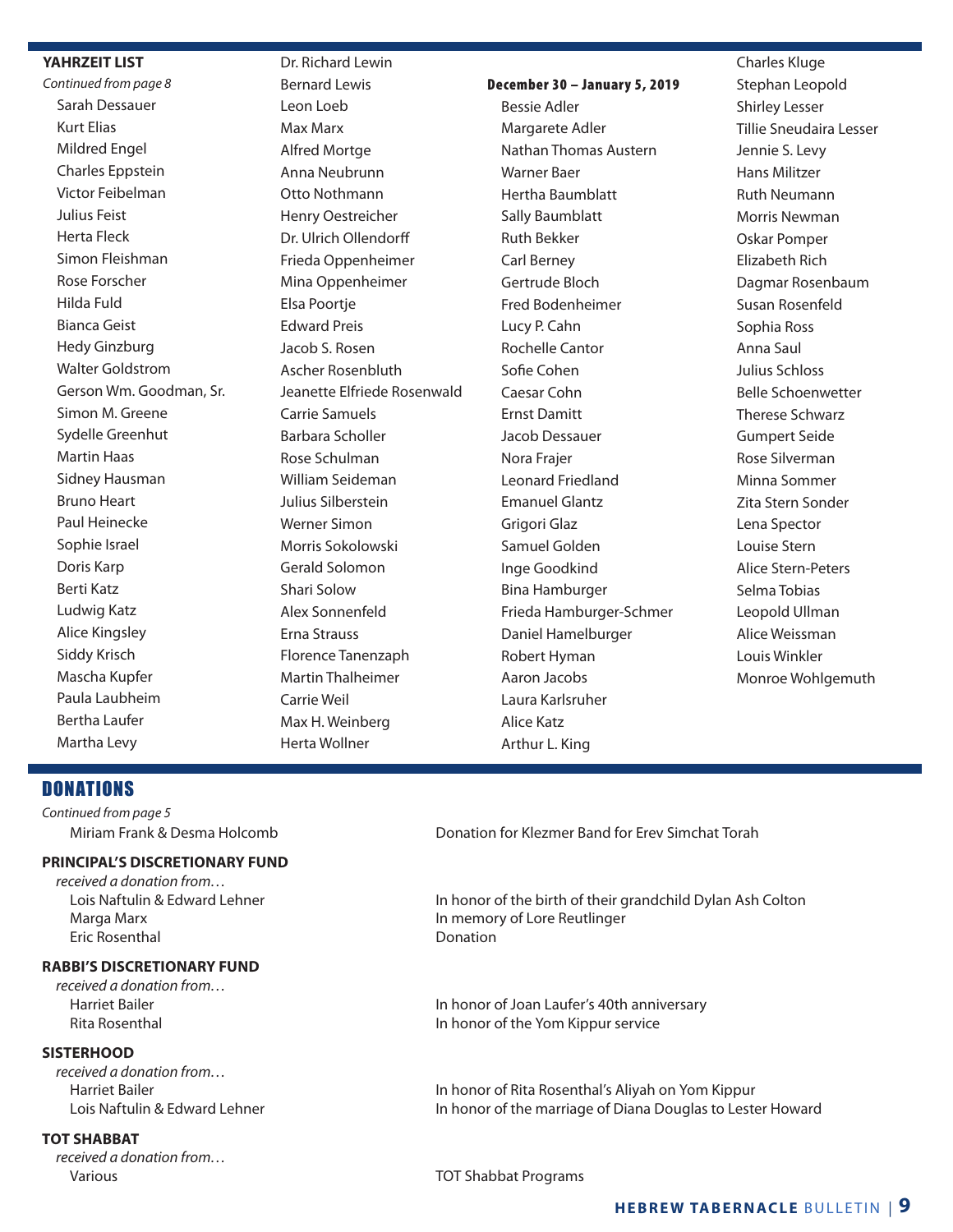# High Holidays Wrap Up

*by Mike Klein*

**T**his year's High Holidays were a success on many levels. Our clergy did a sterling job with the assistance of the choir and organist. There were many new faces in the pews (some have returned for other services). Our *Shofarellas* (AKA the Shofar Choir ) led by Miriam Frank did an amazing job and were one of the highlights of the services. Happily, we had a slight increase in overall attendance this year. I want to thank Tara Collins, Desma Holcomb and Sara Silver for organizing all the volunteers, and a special thank you to all of our ushers and volunteers who greeted and worked at the ticket table. I am sure we will build on this year's success.



### **SUBSCRIBE TO THE BULLETIN!!**

Dear Hebrew Tabernacle Members,

You are receiving this edition of the Bulletin electronically unless we have received a request to send a hard copy through the mail. If you would like to receive a hard copy, we ask that you sub scribe by sending a \$5 contribution to The Bulletin Fund (if you have not already done so). We also ask that you consider contributing to The Hebrew School Scholarship Fund and the Senior Citizens Support Fund. Please make checks out to Hebrew Tabernacle and write the name of the Fund in the Memo line. *Thanks for your support!*

# The High Holidays and a Renewal of Faith

*By: Justin M. Shames*

**I** love the fall. Most people see the fall as a time when things begin to quiet down and rest for the year. The trees start to fade from green love the fall. Most people see the fall as a time when things begin to to yellow, orange and brown. Birds start their migration south for the coming winter. Our children complain of going back to school and doing homework instead of running and playing all day in the sun.

 I see fall as a time of renewal. It's the time that we as Jews celebrate our New Year and with our holiest of days beginning with Rosh Hashanah and culminating with Yom Kippur. It's a time to reconnect with our congregation and our spirit. A time to reflect, not just on ourselves but on the year that has passed and the year that is to come. We sing and we pray and we fast, we spend our days during that week thinking about how can we be better people, to ourselves and to our community.

 It took me some time to find a place to become part of a Jewish community again and I am happy that my family and I found Hebrew Tabernacle Congregation. We look forward to many falls to come with our new friends and family here.

Here's to a happy and healthy year ahead for all of us!



# Rummage Sale is Here!

Sunday, November 11, 10:00 AM – 4:00 PM Monday, November 12, 10:00 AM – 1:00 PM

### Set up on Saturday, November 10

Donate your time and your merchandise to help make our rummage sale the most successful ever!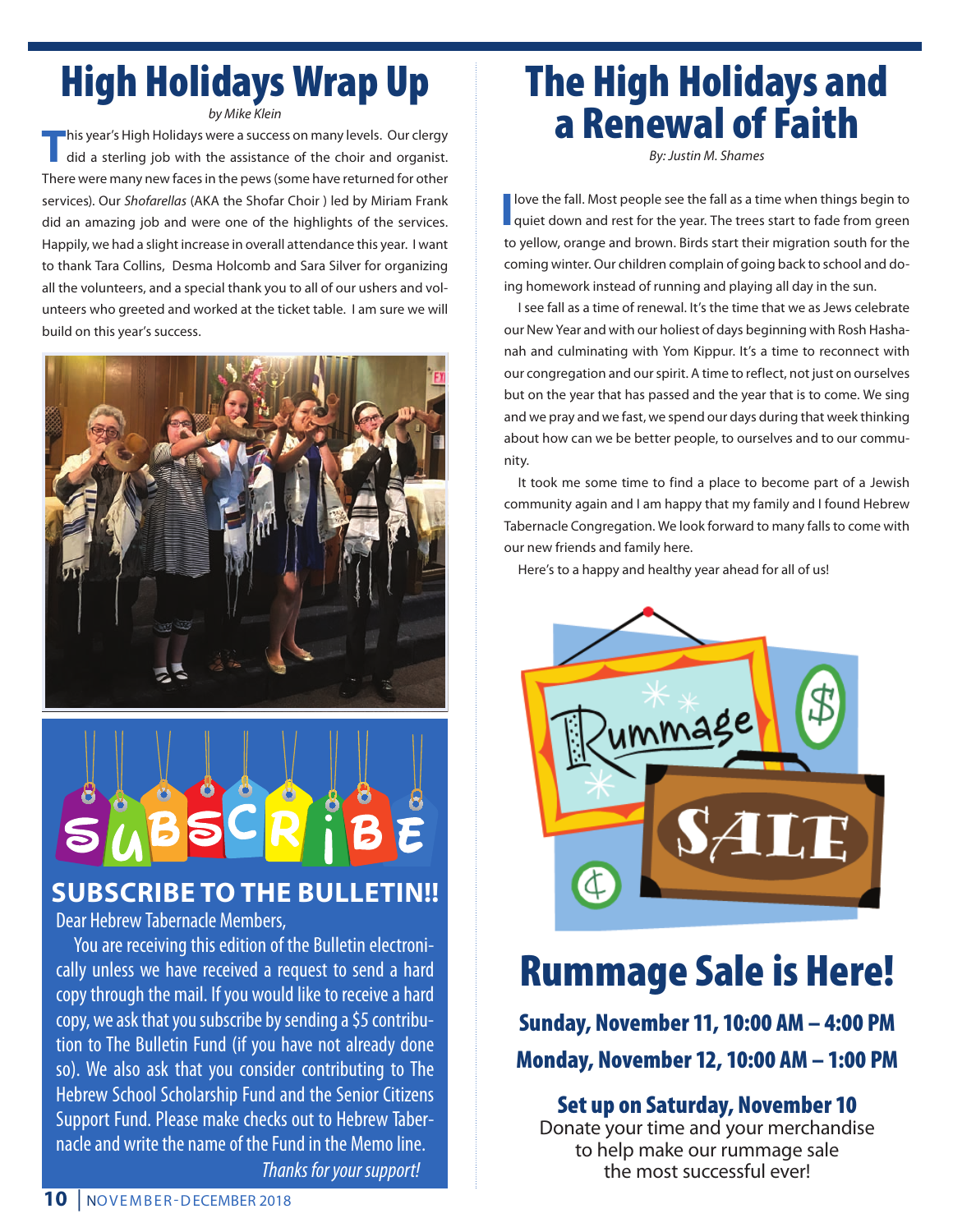### Page Turners at the Hebrew Tabernacle Congregation Book Club

*By Hillary Zatz*

Members of the Hebrew Tabernacle Book Club had tackled and amazing selection of titles in the past several months:



**Ester and Ruzya: How My Grandmothers Survived Hitler's War and Stalin's Peace** *by Masha Gessen,* is a powerful memoir about two very different personalities that forged a family. Bridging the time from the Second World War, the emergence and lowering of the Iron Curtain, into the modern

**Gateway to the Moon** *by Mary Morris,* travels 500 years from the time of Columbus, against the terrors and destruction of the Inquisition in Spain, Portugal, and the New World. Against a backdrop of historical and fictional characters, from the time of Luis de Torres, Columbus's interpreter on his voyage, it traces the fates of Jewish men and women who died or had to secretly practice their faith during reigns of terror until only vestiges of observances remained. A teenager full of promise, fictional descendant Miguel Torres, is about to discover some startling secrets about his immediate family and his heritage that will be as remarkable as his beloved stargazing in the small New Mexican town of entrada de la luna.

era, it gives an intimate chronicle behind history's headlines.



JAMES CARROLL



**Young Jane Young** *by Gabrielle Zevin,* shrewdly told from multiple viewpoints, is a novel that explains the double standard men and women experienced by a young adult intern who has an ill fated affair with a political figure. Reinventing her identity and her life, working to better and strengthen a future for herself and her daughter, the character Jane Young learns how to not be defeated by the past and how to courageously move forward.

**The Cloister** *by James Carroll,* set in our own Washington Heights Inwood community, is a powerful novel set in three historic times. In 1950, a local priest, meets a young Frenchwoman and Holocaust survivor now working at the Cloisters. Together, they reexamine the fabric of their faith, the clergyman beset with the mysterious reappearance of a friend, the woman tormented over the fate of her father in World War II Paris. Engagingly and poignantly set against the 12th Century story of Abelard and Héloïse, the book explores the beautiful power of the mind working in tandem

Our October choice, **Snow in August** *by Pete Hamill,* explores the friendship in a 1947 Brooklyn neighborhood between a young working class Catholic boy and a rabbi who has sought refuge in America from Prague. Scheduled for November 14 is **The Mystics of Mile End**, *by Sigal Samuel,* and December 19, **A Terrible Country** *by Keith Gessen.*

Most meetings take place in the Hebrew Tabernacle "Penthouse" enter on the Fort Washington side at 551 Fort Washington Avenue at 7:00 PM. Check our posters and website to confirm upcoming dates we can't wait to share ideas with you!

with the spirit.